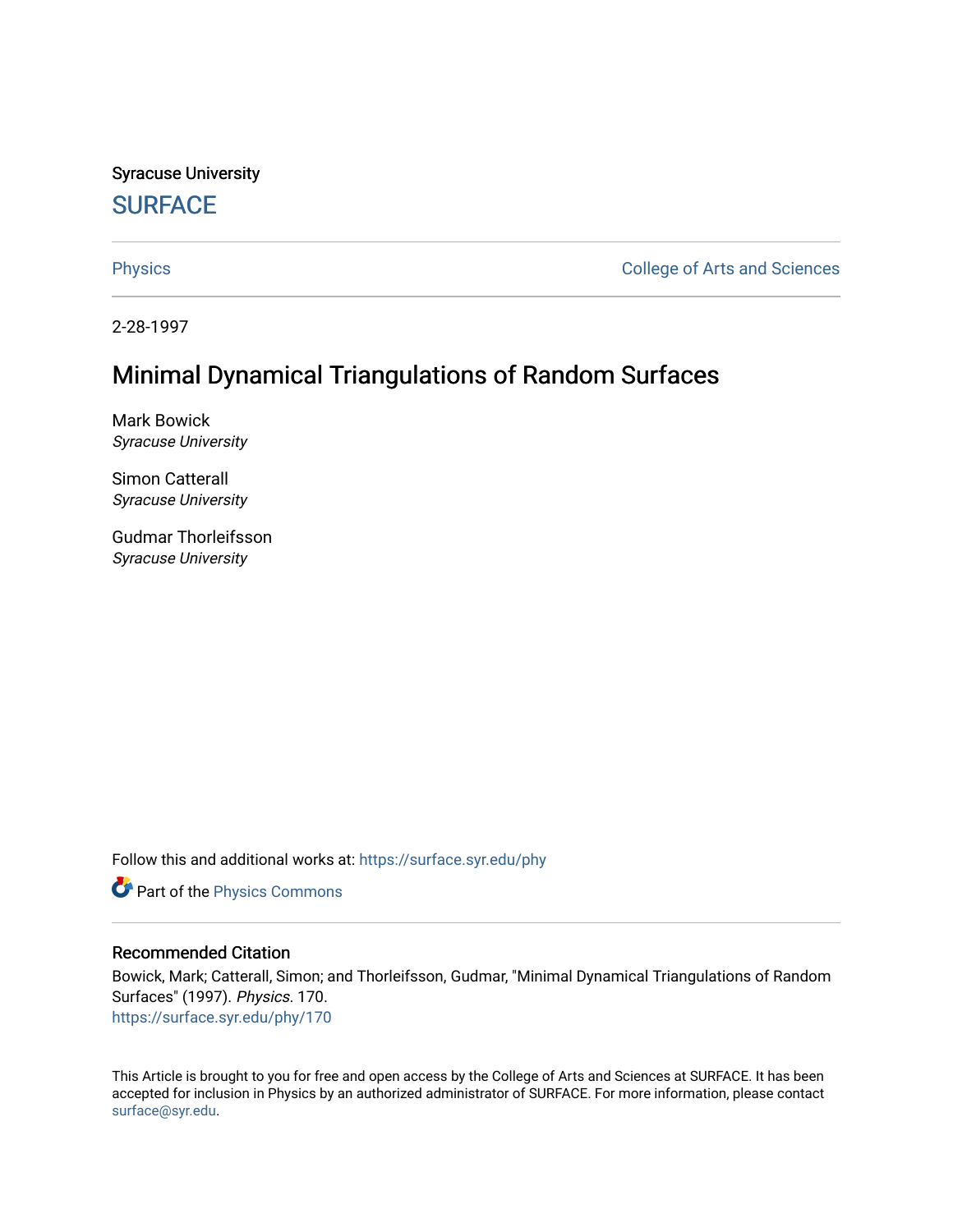## Minimal Dynamical Triangulations of Random Surfaces

Mark J. Bowick, Simon M. Catterall and Gudmar Thorleifsson

Department of Physics, Syracuse University Syracuse, NY 13244-1130, USA

#### Abstract

We introduce and investigate numerically a *minimal* class of dynamical triangulations of two-dimensional gravity on the sphere in which only vertices of order five, six or seven are permitted. We show firstly that this restriction of the local coordination number, or equivalently intrinsic scalar curvature, leaves intact the fractal structure characteristic of generic dynamically triangulated random surfaces. Furthermore the Ising model coupled to minimal twodimensional gravity still possesses a continuous phase transition. The critical exponents of this transition correspond to the usual KPZ exponents associated with coupling a central charge  $c = \frac{1}{2}$  model to two-dimensional gravity.

That two-dimensional (2D) quantum gravity can be regularized and studied using *dynamical triangulations* (DT) is well known [\[1\]](#page-8-0) and has lead to extensive study of the properties of dynamically triangulated random surfaces (DTRS). Indeed, many of the properties of critical spin systems on such lattices have been shown to follow from continuum treatments of central charge  $c < 1$  theories coupled to 2D-quantum gravity. Furthermore, this formulation has the advantage that it renders tractable the calculation of many features of these theories which are inaccessible to continuum methods. Foremost amongst these are questions related to the quantum geometry and fractal structure of the typical 2D manifolds appearing in the partition function[[2](#page-8-0)].

It has often been speculated that some of these models should also find a realization in condensed matter physics as models of membranes and/or interfaces with fluid in-plane degrees of freedom. The problem in trying to map such problems onto dynamically triangulated models, however, has always been the occurrence of large vertex coordination numbers in an arbitrary random graph – real condensed matter systems typically place a cut-off on the number of interactions allowed by the microscopic degrees of freedom. It is possible that such cut-offs are unimportant in the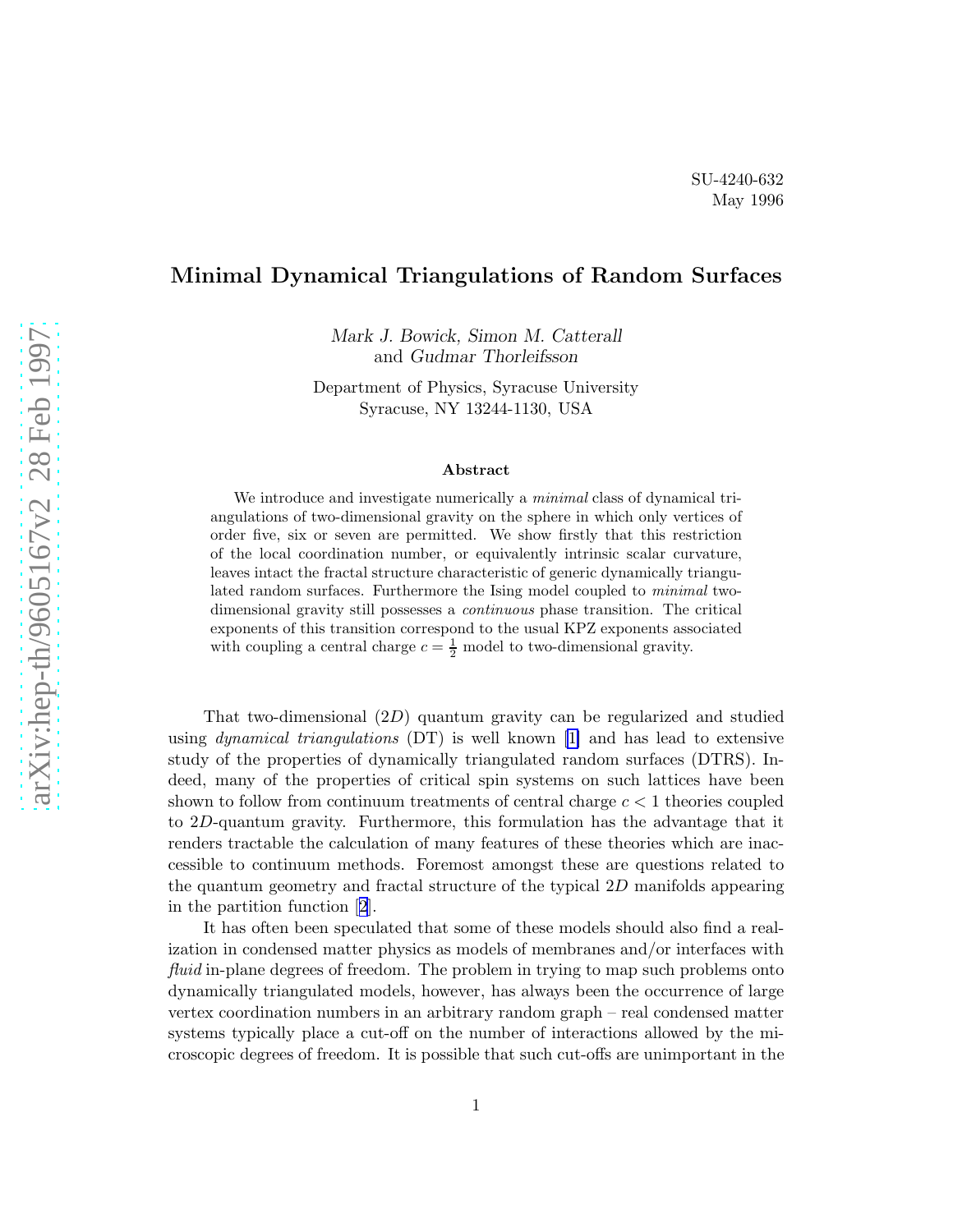critical region of these theories. As a crude analogy we note that the short-distance differences between different discrete polygonal decompositions of two-dimensional gravity are, without fine-tuning, irrelevant in the continuum limit [\[1](#page-8-0)].

In this letter we present numerical results for a new model (called the minimal dynamical triangulation or MDT model) which is based on random triangulations but with an additional constraint: the coordination number of any vertex in the lattice can only be five, six or seven. Such minimal models implement a severe form of the microscopic interaction cut-off required by condensed matter systems and correspond in gravitational language to the inclusion of only three possible states for the local curvature  $-2\pi/7$ , 0,  $2\pi/5$ . (The scalar curvature at a vertex with coordination number  $q_i$  is given by  $R = 2\pi \frac{6-q_i}{q_i}$  $\frac{-q_i}{q_i}$ .) We have studied two systems: pure gravity as modelled by pure (minimal) triangulations and a set of Ising spins coupled to a dynamical lattice generated by minimal triangulations. We show in both cases that the critical behavior of the system appears to be identical to the conventional DTRS models – yet another striking indication of universality.

The dynamically triangulated version of 2D–gravity is given by the partition function

$$
Z(\mu) = \sum_{A} e^{-\mu A} Z(A), \qquad (1)
$$

$$
Z(A) = \sum_{T \in \mathcal{T}} Z_M . \tag{2}
$$

 $Z(A)$  is the fixed area partition function,  $\mu$  the cosmological constant and T the class of triangulations summed over.  $Z_M$  represents the partition function of some generic matter field living on the surface. A given choice of  $\mathcal T$  corresponds to a particular discretization of the surfaces. Two classes commonly used are combinatorial and degenerate triangulations,  $T_C$  and  $T_D$ . In the former triangles are glued together along edges so as to form closed manifolds, with the constraints that any two triangles can only have one edge in common and no triangle can be glued onto itself. For degenerate triangulations these constraints are relaxed – this amounts to allowing tadpoles and self-energy diagrams in the dual representation to triangulations. Clearly  $\mathcal{T}_C \subset \mathcal{T}_D$ .

A priori different classes  $\mathcal T$  do not have to lead to the same theory, although the two aforementioned do, at least for the case of Ising matter where the models are exactly soluble [\[3\]](#page-8-0). Clearly this would no longer be true if  $\mathcal T$  only contained one triangulation – an extreme limit. The class of triangulation  $\mathcal{T}_M$  we investigate in this letter is a subclass of  $T_C$  defined by allowing only vertices of order 5, 6 or 7. This is as far one can go in suppressing curvature fluctuations on the surface while still retaining its dynamical (fluid) nature.

We start by investigating the minimal model in the absence of matter  $(Z_M = 1)$ in Eq. 2). To see if this model belongs to the same universality class as pure gravity with triangulation space  $\mathcal{T}_C$  or  $\mathcal{T}_D$  we study its critical behavior numerically.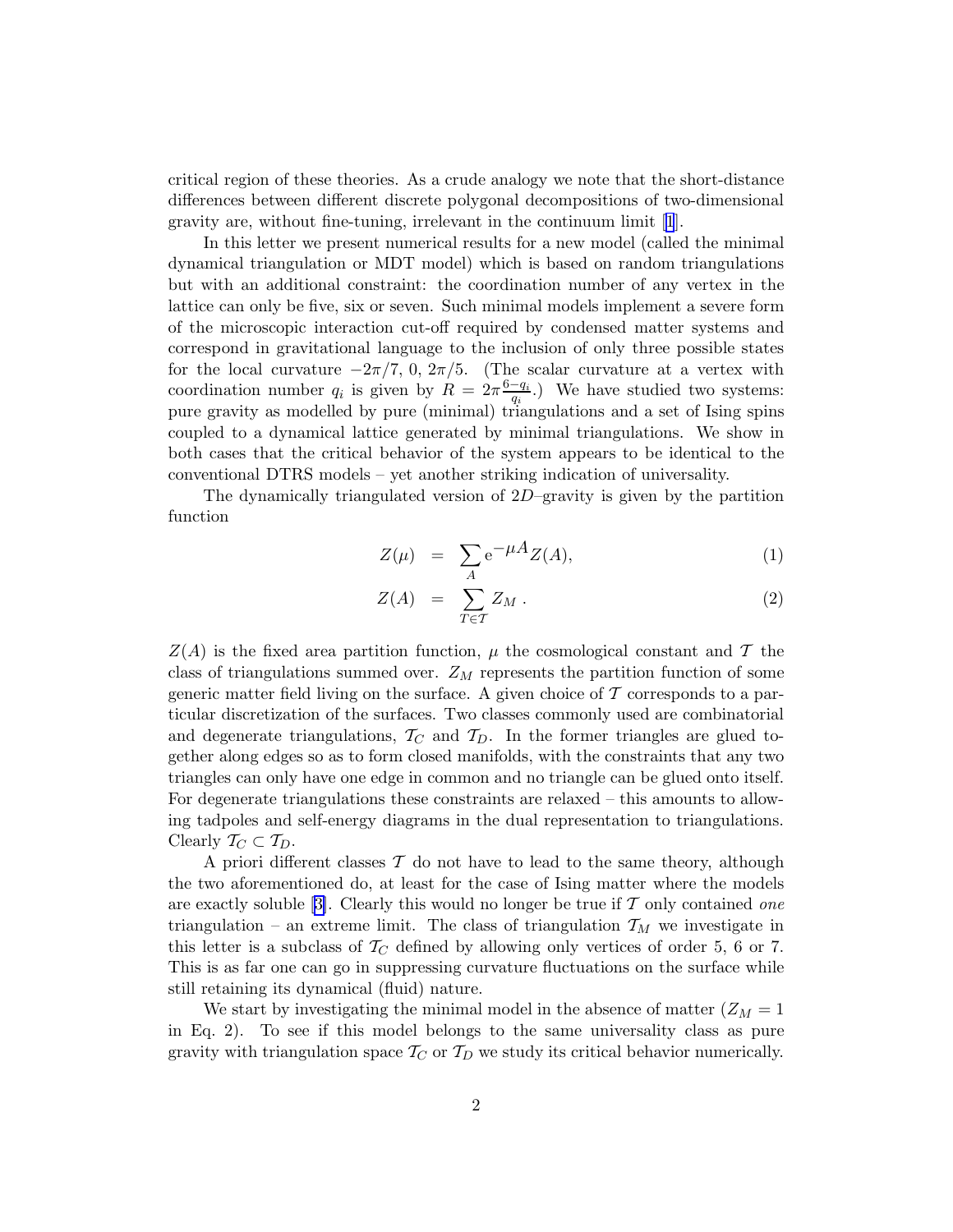

Figure 1: The measured distributions of baby universes for  $(a)$  the minimal class of triangulations,  $(b)$  combinatorial triangulations and  $(c)$  triangulations obtained by node decimation from  $(a)$ . All measurements are for triangulations of 1000 nodes.

More precisely we measure the string susceptibility exponent  $\gamma_s$ , defined through the scaling  $Z(\mu) \sim (\mu_c - \mu)^{2-\gamma_s}$ . The method we employ is that of calculating the distribution of *minimal baby universes*  $n(B)$  on the ensemble of triangulations [\[4\]](#page-8-0). A baby universe of area B is a region of the triangulation joined to the bulk solely by a minimal neck. For the class  $\mathcal{T}_M$  (and  $\mathcal{T}_C$ ) a minimal neck is a loop consisting of three links. Using the expected asymptotic behavior of the fixed area partition function,  $Z(A) \sim \exp(\mu_c A) A^{\gamma_s - 3}$ , a simple argument relates  $n(B)$  to  $\gamma_s$  [[4](#page-8-0), [5](#page-9-0)];

$$
n_A(B) \sim [B(A - B)]^{\gamma_s - 2}, \quad A \to \infty.
$$
 (3)

We have simulated the fixed area partition function  $Z(A)$ , using Monte Carlo methods, for triangulations consisting of 1000 and 4000 vertices [\[6\]](#page-9-0). Henceforth we will use the number of vertices as our measure of the area  $A$ . In Fig. 1 we show the measured distribution  $n(B)$  for  $A = 1000$ . For comparison we include the corresponding distribution measured on the class of combinatorial manifolds  $\mathcal{T}_C$ . Fig. 1 also includes a third distribution (c) whose significance will be addressed shortly. The first thing we notice is that these distributions are very different for  $B < 100$  – in particular there are no small baby universes for the class  $\mathcal{T}_M$  as the curvature restriction puts a lower limit on the size of baby universes; our construction effectively smoothens the triangulation locally.

For larger baby universes the distributions look much more alike. To measure  $\gamma_s$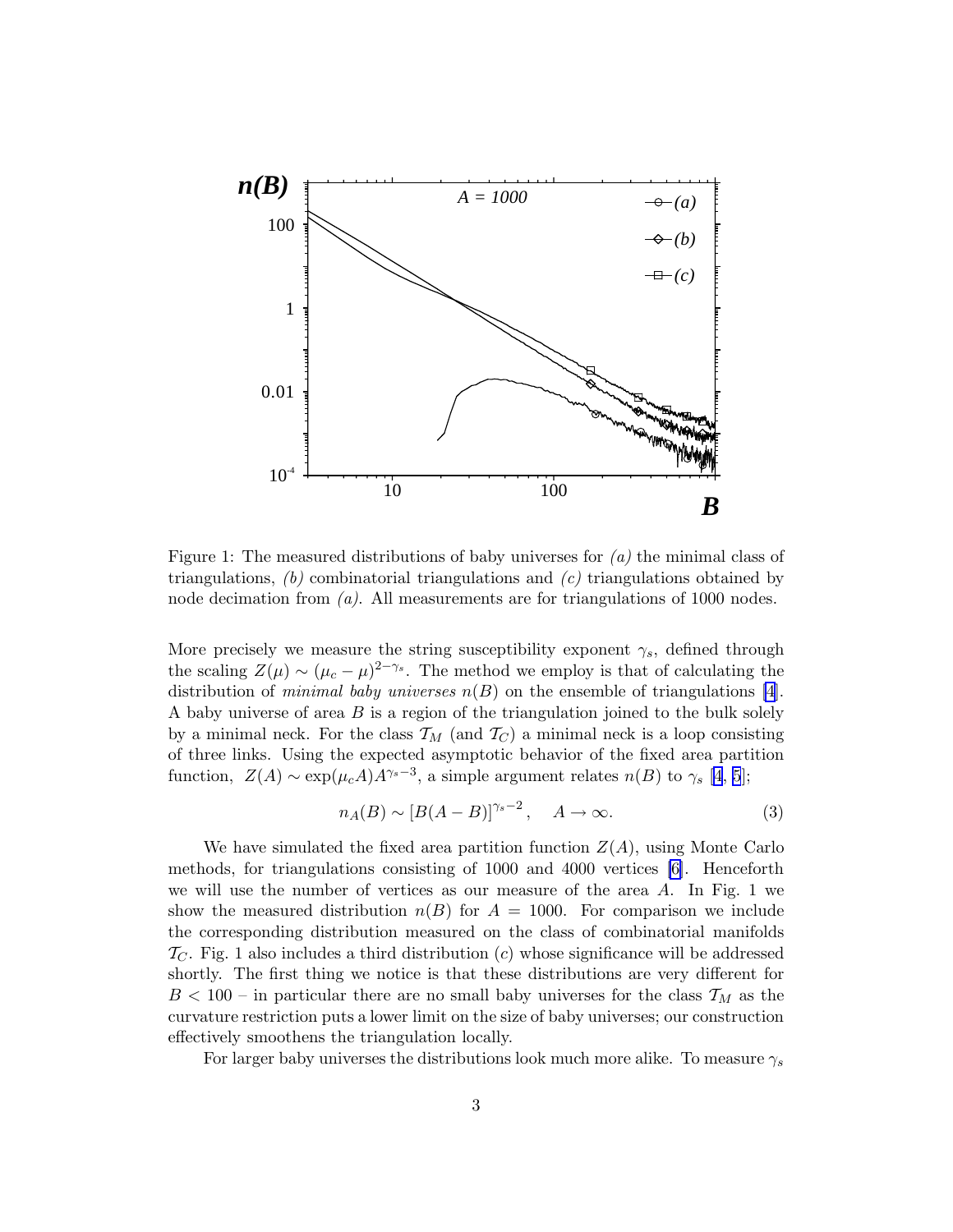|           | $=1000$ |              | $=4000$      |              |
|-----------|---------|--------------|--------------|--------------|
| $A^{(k)}$ | k.      | $\gamma_s$   | k,           | $\gamma_s$   |
| 4000      |         |              | $\mathbf{0}$ | $-0.530(26)$ |
| 2000      |         |              |              | $-0.544(32)$ |
| 1000      | 0       | $-0.644(48)$ | 2            | $-0.530(18)$ |
| 500       | 1       | $-0.619(26)$ | 3            | $-0.504(9)$  |
| 250       |         | $-0.574(49)$ | 4            | $-0.478(36)$ |

Table 1: Measured values of  $\gamma_s$  for minimal dynamical triangulations (without matter) after applying varying levels of node decimation with a blocking factor of  $b = 2$ .

we fit the tail of  $n(B)$  to Eq. 3. This gives  $\gamma_s = -0.64(5)$  (A = 1000) and -0.53(3)  $(A = 4000)$ . This agrees with the exact value for pure gravity  $\gamma_s = -0.5$ . The corresponding value obtained using  $T_C$  is  $\gamma_s = -0.501(4)$  (A = 1000) and -0.504(4)  $(A = 4000)$ . It is easy to understand why the values for minimal triangulations are less accurate – finite-size effects are more pronounced since more data for small values of B has to be excluded before we reach the asymptotic regime. Yet the result indicates that the minimal triangulated model is in the same universality class as the full-blown DTRS model.

Additional evidence for this claim is obtained by applying a recently proposed Monte Carlo renormalization group method for blocking dynamical triangulations (node decimation [\[8\]](#page-9-0)) to the model. Each triangulation is blocked by removing vertices at random and in the process the restrictions on the curvature are dropped so that the model flows into the wider class of combinatorial triangulations. In this way we can ascertain whether the model after blocking is the same as that obtained with the triangulation class  $T_C$  – in particular we would like to know if the RG transformation generates a flow towards a fixed point, accessible from combinatorial triangulations, and corresponding to pure gravity.

Curve (c) of Fig. 1 is the measured distribution  $n(B)$  for surfaces of 1000 vertices obtained from surfaces of 4000 vertices by node decimation. It is apparent that this distribution is much closer to the distribution for combinatorial triangulations than the minimal one. This we take as an indication that the model flows towards the same non-trivial pure gravity fixed point as combinatorial manifolds. This evidence can be strengthened by measuring the exponent  $\gamma_s$  on the set of triangulations obtained with blocking. This we show in Table 1 for various degrees of blocking. Agreement with the pure gravity value clearly improves with blocking. This confirms that the model, after blocking, is closer to the pure gravity fixed point.

The RG flows above can be visualized by looking at the expectation values of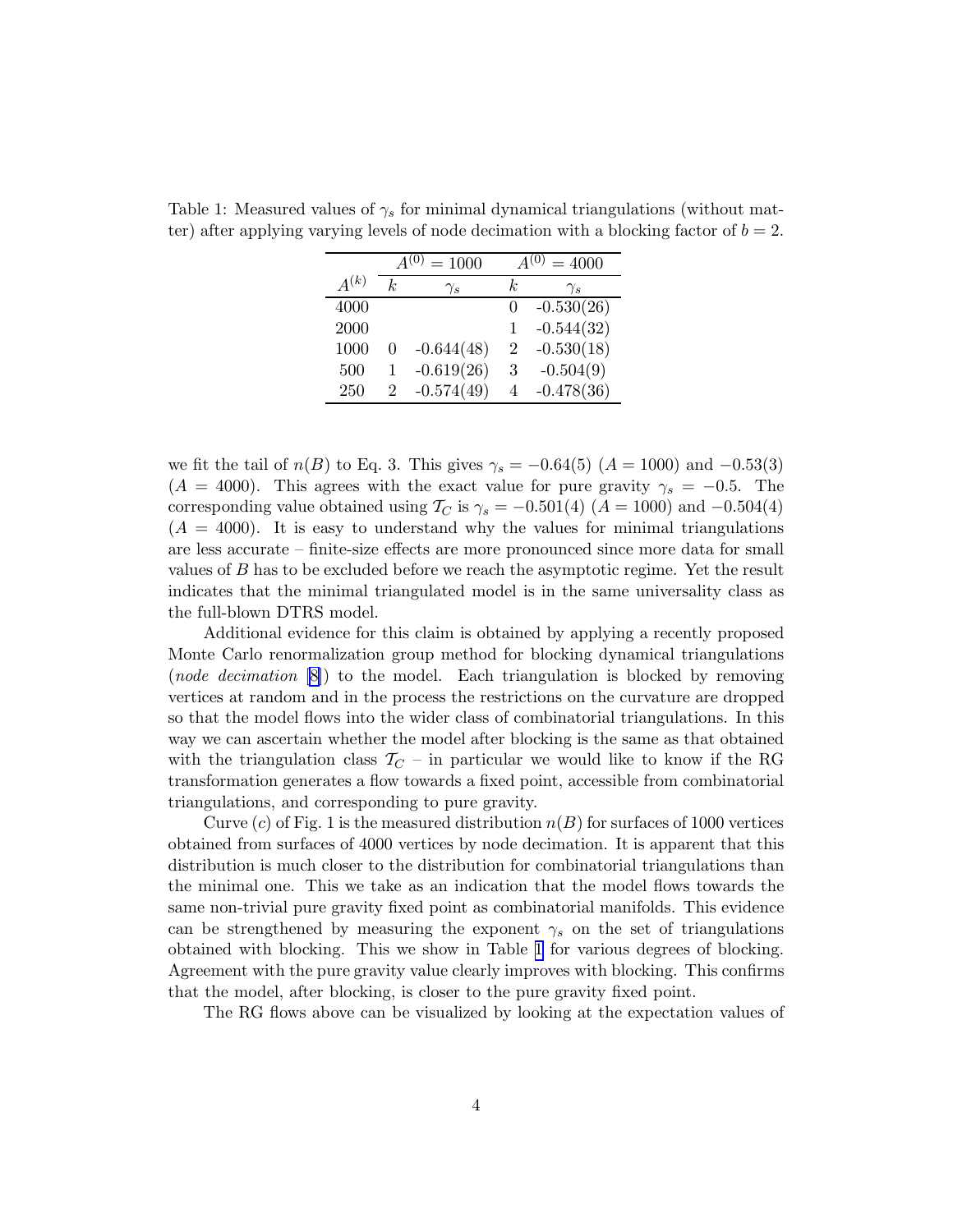

Figure 2: The RG flow of curvature operators in the  $(O_1, O_2)$ -plane. The trajectory for minimal triangulations is marked with solid circles, while open symbols correspond to combinatorial manifolds with varying degrees of coupling to a logarithmic curvature term. The dashed circle indicates a non-trivial fixed point, while the solid one is a zero-volume sink.

a subset of operators such as

$$
O_1^{(k)} = \left\langle \sum_i (q_i^{(k)} - 6)^2 \right\rangle \quad \text{and} \quad O_2^{(k)} = \left\langle \sum_{\langle i j \rangle} (q_i^{(k)} - 6)(q_j^{(k)} - 6) \right\rangle, \tag{4}
$$

where  $q_i$  is the curvature of a node i, k is the blocking level and the first sum is over nodes while the second is over nearest neighbors. Different trajectories in the  $(O_1, O_2)$ –plane can be accessed by adding an irrelevant operator to the bare action and varying its coupling constant. We have chosen  $\alpha \sum_i \log q_i$ . This is shown in Fig. 2. By changing the coupling constant  $\alpha$  we effectively change the trajectories identifying the location of the non-trivial fixed point. And indeed the trajectory for the minimal triangulations flows directly towards the pure gravity fixed point before it veers off and follows a universal trajectory into a zero-volume sink.

Our findings thus far are consistent with the exact solution of two-dimensional  $R<sup>2</sup>$  gravity given in [\[9\]](#page-9-0). These authors solve a matrix model of dually weighted planar graphs which allows the incorporation of the higher-curvature operator  $R^2$ . They find that the  $R^2$  operator is non-perturbatively irrelevant in the continuum limit. The model always reduces at large length scales to a model of pure gravity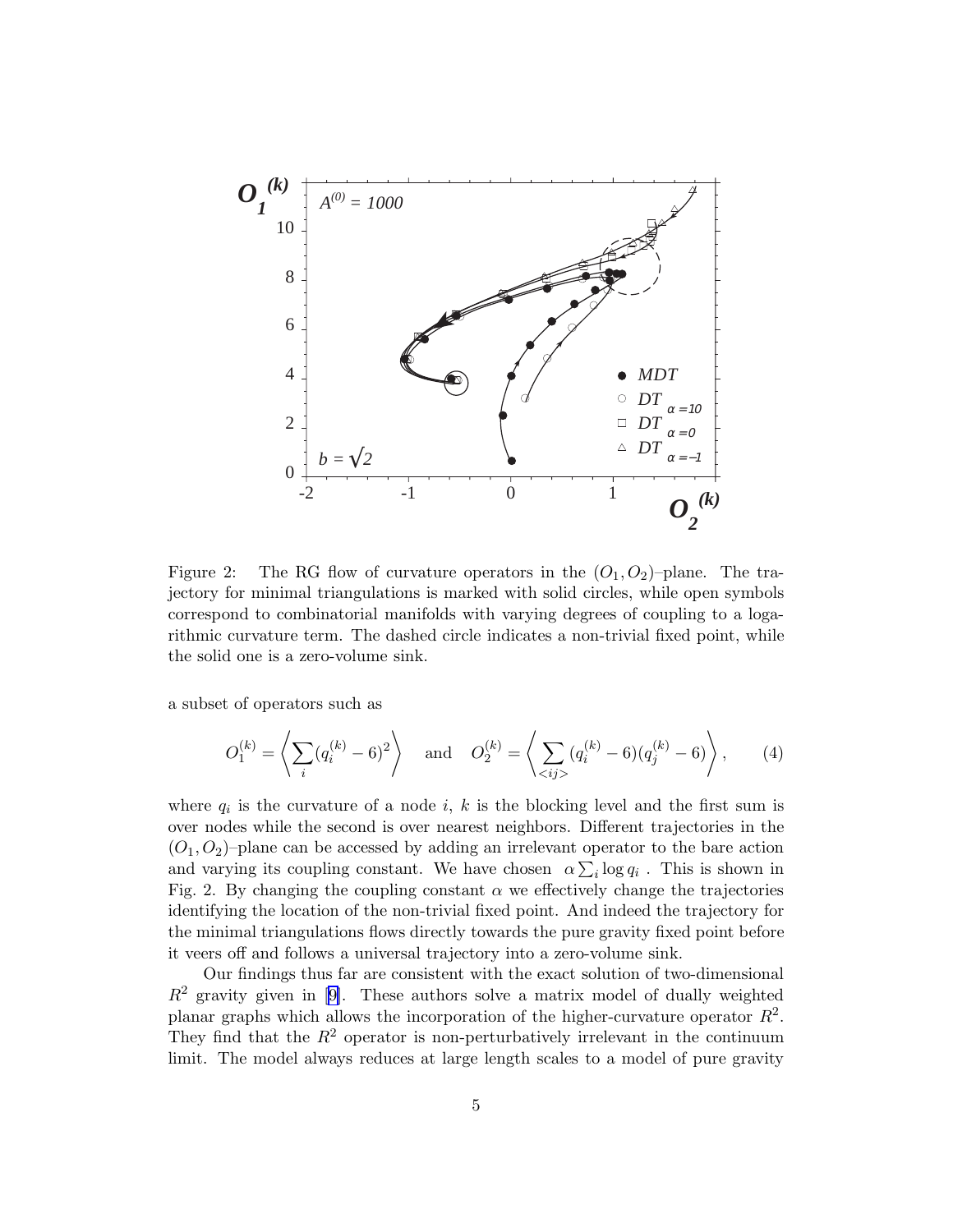– there is no transition to a "flat" phase. For technical reasons the solution of [\[9](#page-9-0)] is restricted to lattices with even coordination number vertices. There is thus no direct mapping to the model we treat. Nevertheless in both cases it is found that higher-curvature contributions to the effective action are irrelevant.

In the second part of this letter we investigate the Ising model coupled to minimal dynamical triangulations. In analogy to the situation in conventional dynamical triangulation we expect that the addition of Ising spins to the graphs leads to the possibility of a spin-ordering phase transition at some critical value of the temperature  $\beta_c$  [[10\]](#page-9-0). Performing simulations on triangulations ranging from 250 to 8000 vertices we indeed observe all the usual signs of such a transition; a peak in the spin susceptibility which narrows and grows with increasing lattice volume, a non-zero magnetization for large coupling and a cusp in the specific heat.

We have attempted to determine the infinite volume critical coupling  $\beta_c$  using an extrapolation of the pseudo-critical coupling  $\beta_c(A)$  associated with the peaks in the specific heat and the derivative of Binder's cumulant  $g_r$ . In both cases the location of the peaks is expected to approach  $\beta_c$  as  $|\beta_c - \beta_c(A)| \sim A^{-1/\nu d_H}$ . This fit is made possible by an independent determination of  $\nu d_H$  – the height of the peak in  $\partial g_r/\partial \beta$  scales as  $A^{1/\nu d_H}$ . In Fig. 3 we show the scaling of the pseudo-critical couplings together with the infinite volume extrapolation. Our best estimate of the critical coupling from this is  $\beta_c = 0.2663(3)$ .

It is interesting to compare this value to the critical temperature of the Ising model on other classes of triangulations:  $\beta_c \approx 0.2747$  (fixed triangular lattice),  $\beta_c \approx 0.2163$  (combinatorial), and  $\beta_c \approx 0.1603$  (degenerate). It is clear that magnetic ordering occurs more readily as the triangulation space is enlarged.

To obtain the critical exponents of the model we use standard finite size scaling. We have already discussed  $\nu d_H$ . In the same way  $\alpha$  is obtained from the scaling of the peak in the specific heat:  $C_V = c_0 + c_1 A^{\alpha/\nu d_H}$ . From the scaling of the magnetization M and the spin susceptibility  $\chi$  at the critical point we get  $\beta$  and  $\gamma$  respectively. The results are shown in Table [2](#page-7-0). There we also demonstrate the finite size effects present by systematically excluding data for small volume. The results are compared to the corresponding values for the Onsager solution of the Ising model on a fixed 2D lattice, and the KPZ values for the Ising model coupled to 2D-gravity. It is clear that for the Ising model coupled to the minimal class of triangulations the values agree with those of KPZ. An analytic formulation of a model with vertices of restricted coordination number has recently been given[[12\]](#page-9-0). This model treats squares with coordination number three, four or five. Although discrete loop equations can be derived they have yet been solved.

In this letter we have provided strong evidence that a new class of triangulated models, the MDT models, exhibit the same critical behavior as the conventional dynamically triangulated random surface models of two-dimensional quantum gravity. We have demonstrated this both in pure gravity, where the critical properties are encoded in the string susceptibility  $\gamma_s$ , and in the critical Ising model coupled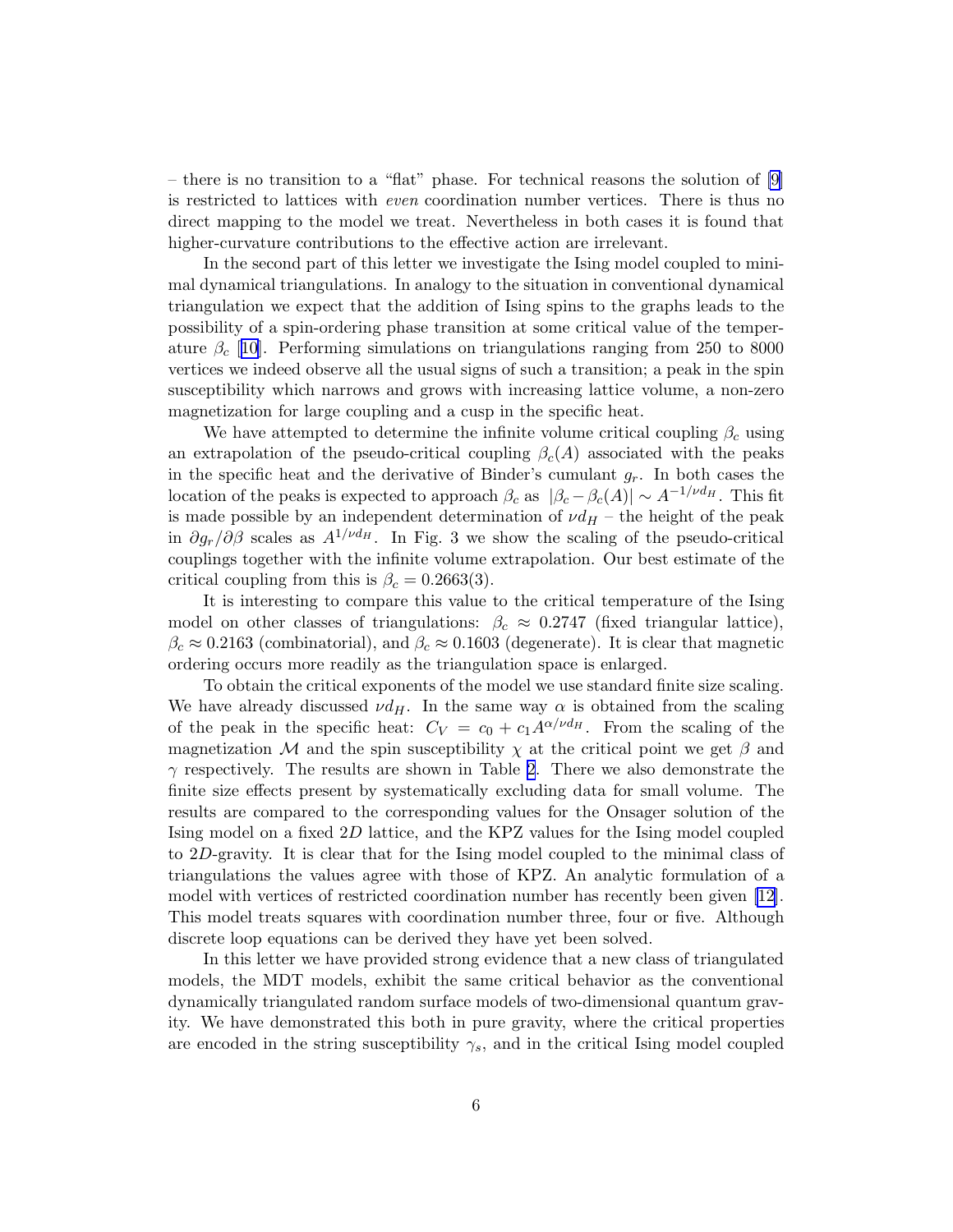<span id="page-7-0"></span>

Figure 3: The infinite volume extrapolation of the pseudo-critical couplings obtained from the peaks in the specific heat and the derivative of Binder's cumulant. The data points correspond to  $A = 500, 1000, 2000, 4000$  and 8000. For the Binder's cumulant fit only the three largest volumes are included in the extrapolation since finite-size effects are more pronounced. The rescaling uses the measured value  $\nu d_H = 2.9$ .

|            | $\nu d_H$ | $\alpha$     |           |                             |
|------------|-----------|--------------|-----------|-----------------------------|
| 250-8000   | 2.857(24) | $-0.806(41)$ | 0.474(20) | 2.117(54)                   |
| 500-8000   | 2.890(33) | $-0.922(58)$ | 0.488(21) | 2.095(52)                   |
| 1000-8000  | 2.907(25) | $-0.977(87)$ | 0.500(18) | 2.070(55)                   |
| Onsager    |           | $0(\log)$    | 1/8       | 7/4                         |
| <b>KPZ</b> |           | $-1$         | 1/2       | $\mathcal{D}_{\mathcal{L}}$ |

Table 2: The measured critical exponents.  $\nu d_H$  and  $\alpha$  are obtained from the scaling of the peaks in  $\partial g_r/\partial \beta$  and  $C_V$  respectively.  $\beta$  and  $\gamma$  are measured from scaling at  $\beta_c$ , in which case the errors are dominated by the uncertainty in the location of  $\beta_c$ .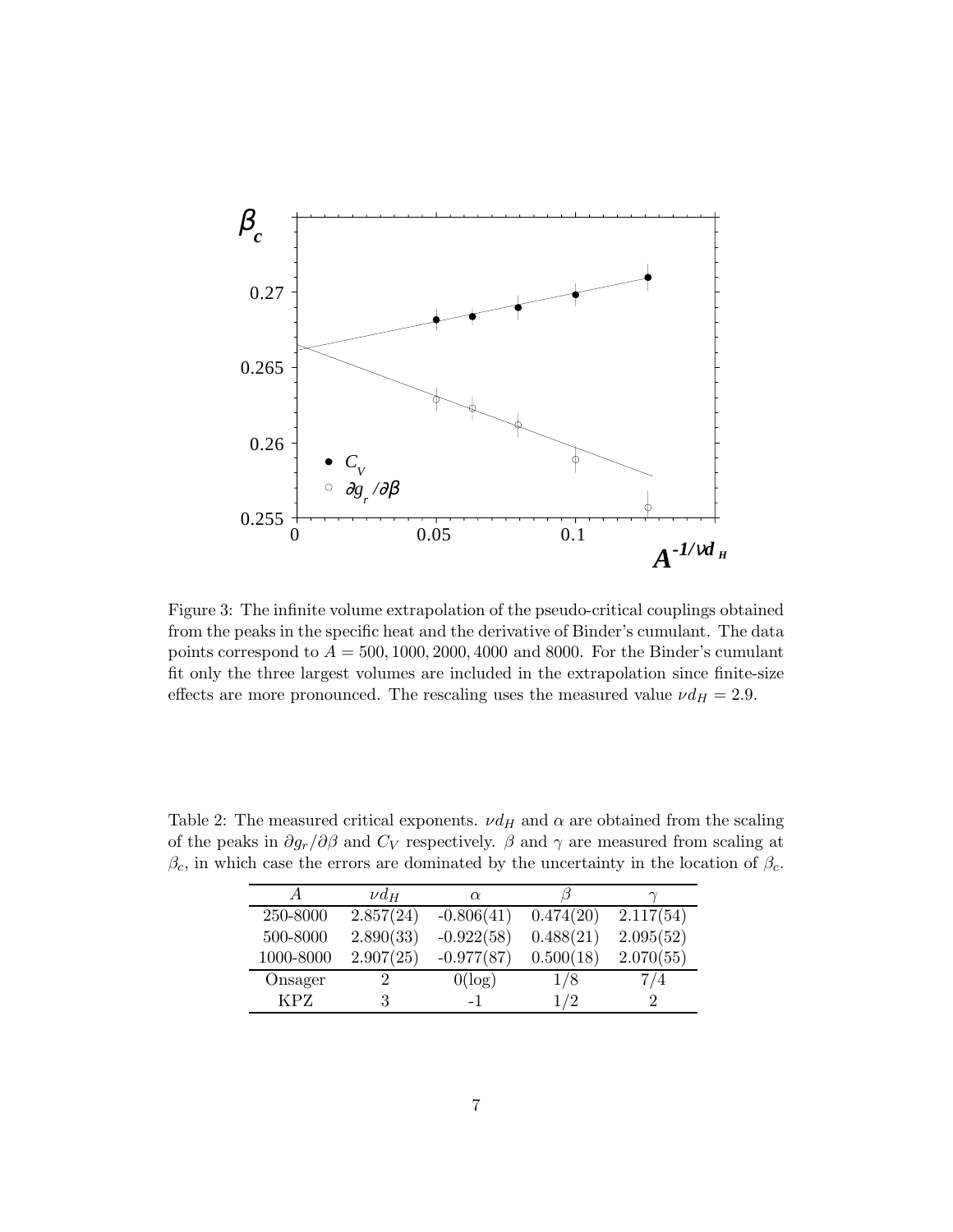<span id="page-8-0"></span>to gravity where the Ising exponents yield a sensitive test of the critical behavior of the model. Our results suggest that putting rather severe cut-offs on the vertex coordination number does not affect the universal behavior of the model. This is a highly non-trivial observation and implies that it may indeed be possible to find physical 2D systems which exhibit this universal behavior[[11](#page-9-0)].

For quantum gravity it implies that large fluctuations in the curvature at the scale of the lattice cut-off are unimportant for determining the continuum structure of 2D quantum gravity – small curvature defects are sufficient. The pure gravity modelmay be interpreted, similarly to [[9\]](#page-9-0), as a gas of strength  $\pm 1$  curvature defects (or vortices) in flat space. In the same way the Ising-type model consists of an interacting gas of Ising spins and curvature defects – the gravitational dressing of the Ising spins being a function of their interaction with these discrete defects. In this context, it may be possible to get some insight into the physical origins of this dressing within this simple model. A study of the geometry of spin clusters and its relation to the curvature defect distribution is certainly warranted.

We would like to thank Konstantinos Anagnostopoulos and David Nelson for stimulating discussions. This work was supported in part by the Department of Energy U.S.A under contract No. DE-FG02-85ER40237 and from research funds provided by Syracuse University. Some computations were performed using facilities at the Northeast Parallel Architectures Center (NPAC).

#### References

- [1] F. David, Simplicial Quantum Gravity and Random Lattices, [\(hep-th/9303127](http://arXiv.org/abs/hep-th/9303127)), Lectures given at Les Houches Summer School on Gravitation and Quantization, Session LVII, Les Houches, France, 1992; J. Ambjørn, Quantization of Geometry, ([hep-th/9411179\)](http://arXiv.org/abs/hep-th/9411179), Lectures given at Les Houches Summer School on Fluctuating Geometries and Statistical Mechanics, Session LXII, Les Houches, France 1994; P. Di Francesco, P. Ginsparg and J. Zinn-Justin, Phys. Rep. 254 (1995) 1.
- [2] S. Catterall, G. Thorleifsson, M. Bowick and V. John, Phys. Lett. B354 (1995) 58; J. Ambjørn, J. Jurkiewicz and Y. Watabiki, Nucl. Phys. B454 (1995) 313.
- [3] V.A. Kazakov, Phys. Lett. A119 (1986) 140: D. Boulatov and V.A. Kazakov, Phys. Lett. B186 (1987) 379; Z. Burda and J. Jurkiewicz, Acta. Phys. Polon. B20 (1989) 949.
- [4] S. Jain and S.D. Mathur, Phys. Lett. B286 (1992) 239; J. Ambjørn, S. Jain and G. Thorleifsson, Phys. Lett. B297 (1993) 34; J. Ambjørn and G. Thorleifsson, Phys. Lett. B323 (1994) 7.